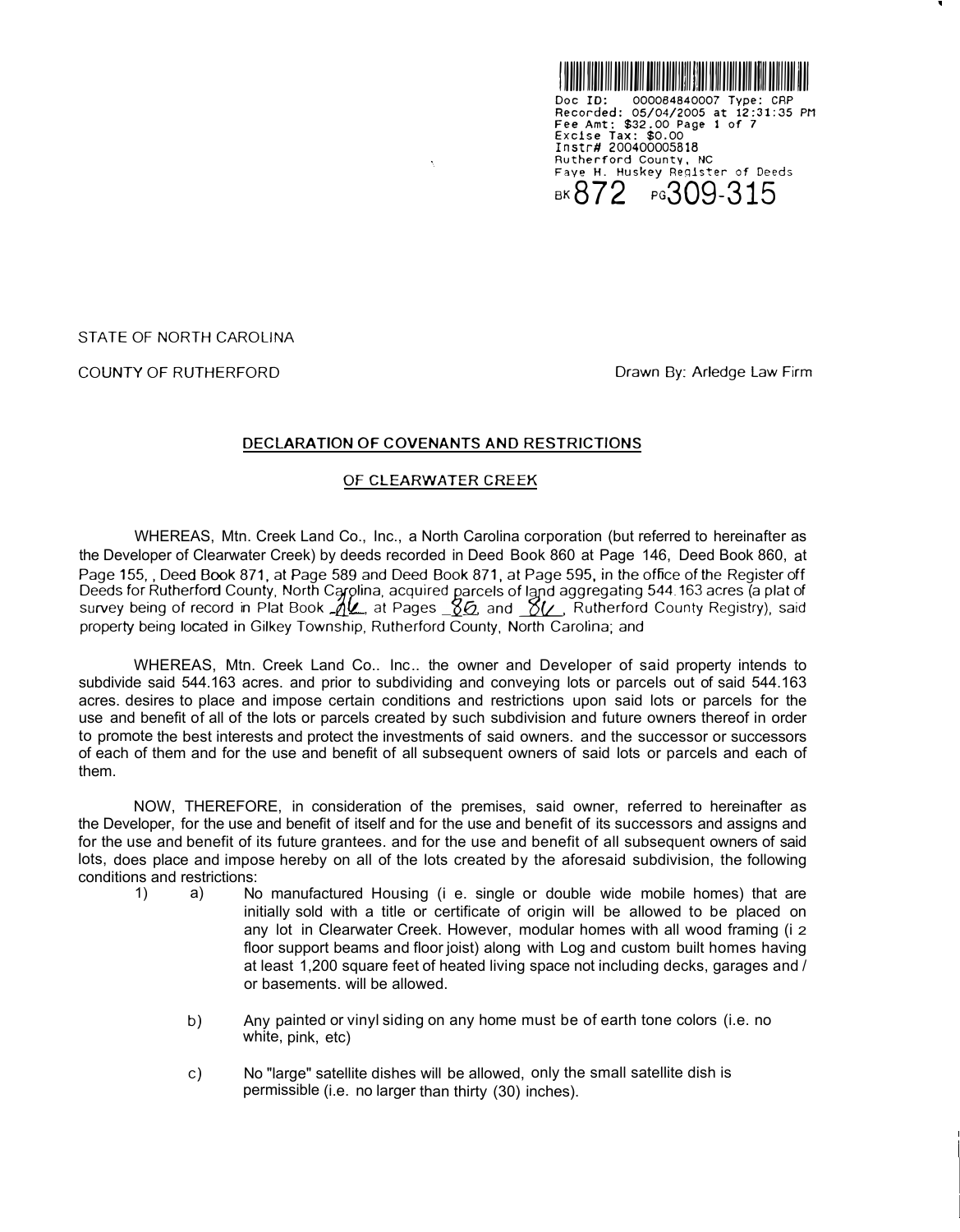- 2) Each owner of a lot in The Subdivision will be a member of Clearwater Creek Property Owner's Association.
- 3) Each lot will have one (1) vote in the Association regardless of the number of owners of that lot.
- 4) The Developer, (Mtn. Creek Land Co., Inc.) retains unto itself up until the time the Association is turned over to the new owners the right to:
	- a) Add to or amend these covenants and restrictions for any lots still owned by Developer by recording said changes in the Rutherford County Register of Deeds **Office**
	- b) Grant variances for any provision of these covenants and restrictions to any individual lot owner by providing the variance in writing in recordable form to the said owner. Variances may be granted by a majority vote of the elected officers of the Association after the property has been turned over to the Association as provided in Paragraph 7) hereafter. (It will be the new owners responsibility to record said variance for it to become effective)
- 5) The Covenants and Restrictions herein set forth (or as amended) shall exist and be in full force and effect until December 31, 2035, and shall be automatically extended for successive periods of ten ( 10) years unless prior to the beginning of such a ten ( 10) year period an instrument signed by the owners of a majority of lots subject to this Declaration agreeing to terminate, amend, or modify the Declaration shall have been recorded in the office of the Register of Deeds for Rutherford County, North Carolina.
- 6 a) At the discretion of the Developer or when 75% of the lots are sold (whichever comes first) the Association will be turned over to the owners of said lots and they will elect their own officers. (to keep some consistency in the Board The initial fiscal term for the Pres., V.P. and Sec. will be one year, the Treas. and an alternate will be for a term of two years. There after when elected terms expire all terms will be for a period of two years) and assume all management responsibilities with the following terms and conditions.
	- b) Each officer must be a deeded owner or the legally married spouse of a deeded owner and may only serve (3) consecutive terms in the same office unless 75% of the owners, in good standing that attend the meeting, vote to extend the number of terms allowed for a specific officer.
	- c) The maximum expenditures or total encumbrance to the Association that may be approved by any single officer is \$500. 00. All expenditures or encumbrances of the Association in excess of \$500.00 must be approved in writing and signed by at least three (3) officers. The approval must be kept by the Treasurer along with the other financial records.
	- d) the Treasurer may sign checks up to \$250.00 All checks over \$250 00 must have the signatures of two (2) officers
	- e) In the event the office of President becomes open during the year, the Vice President will automatically become President for the remainder of their elected term.
	- f) If the offices of *Vice* President, Secretary or Treasurer become open during the year the position will be filed by the alternate for the remainder of their elected term.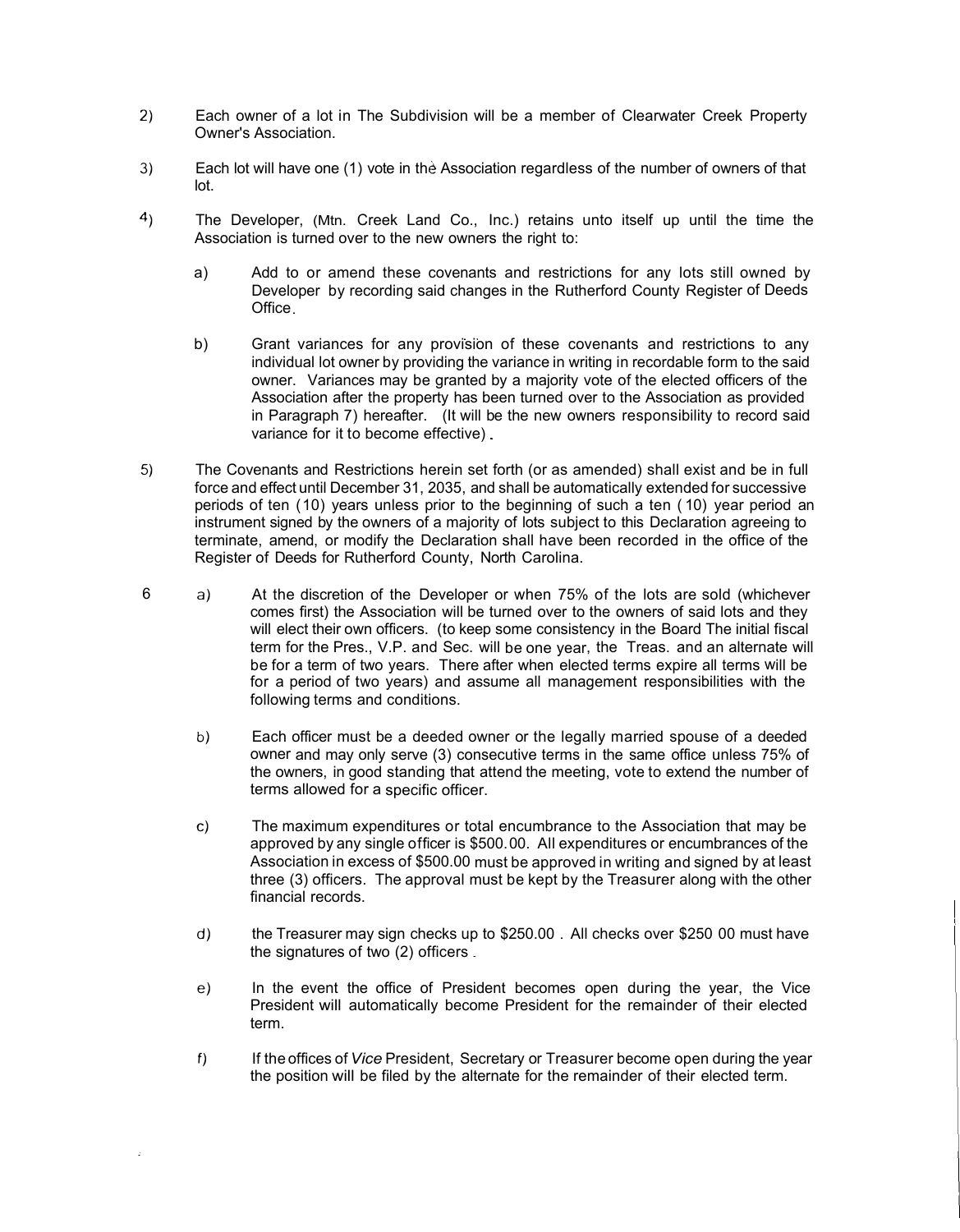- President, Secretary and Treasurer will select from the Property Owner base, someone willing to fill the alternate position for the remainder of their term. g) If the position of Alternate becomes open during the year, then the President, Vice
- 7) After the Developer turns the Association over to the new owners the elected officers of the Property Owner's Association will have the right to grant variances pertaining to any individual lot as set forth in paragraph 4 b) above.
- 8) The Association, through one or more of its elected officers, will have the power to enforce, in accordance with the laws of N. C., Collection of Dues and Compliance to the Covenants and Restrictions, including the recovery of damages and the restraining of violations.
- 9) The elected officers will have the power to set association dues on a yearly basis However. if these dues need to be adjusted upward more than 5% in any given year then a meeting with the entire Association members must be called for this purpose with at least 30 days notice at which time 75% of the members in good standing attending the meeting in person or through proxy (provided a quorum is present) must vote positive to effect the raise.
- 10) At the first annual meeting called by The Developer no quorum need be present. However at all future meetings called by the Association a quorum of 51% must be present (personally or through proxy) to effect any business. If a quorum is not met then a second meeting for the same purpose may be called with 2 week notice and 25 ½% of the owners will represent a quorum. Subsequent meetings are called if a quorum is not present at the 2nd meeting and those present (personally or through proxy) will constitute a quorum). However at least 2 weeks notice to all members restating the purpose of the meeting and that those present will constitute a quorum, needs to be sent to ALL members.
- 11) a) Each lot will pay \$300 00 per calendar year Association dues for maintenance of roads, common area andother minor Association expenses (i.e.: postage, meeting place, taxes, etc ); pro-rated dues will be collected at closing for theremainder of the calendar year, excluding the month of closing Adjusted from time to time by the Association. A bill for the Association dues will be sent to each owner by the Association the 1 **st** week of January each year.
	- b) Any members not paying their dues promptly (by January 31st of each Calendar year) will be assessed an additional \$10.00 per month late fee. If your address changes it will be your responsibility to notify the Association. However, not receiving a bill because of address changes will not alleviate your responsibility to pay your Association dues by January 31<sup>s,</sup> each year.
	- c) Any owners who are delinquent for five (5) months (150 days) will be given final notice by certified mail of the amount due with request for prompt payment within ten (10) days.
	- d) If after that notice by certified mail the dues are still not paid in full within ten (10) days then any elected officer of the Association may at their discretion file in court for the payment of dues. late fees and the recovery of expenses. and pursue any other remedies deemed advisable, including the filing of a lien and, if necessary, the foreclosure thereof.
- 12) a) The Developer and Clearwater Creek Property Owners Association will be exempt from paying any Association dues on any lots or common areas owned.
	- b) Any person(s) or entity purchasing and holding deeds titled the same to two (2) or more contiguous lots in The Subdivision (whether in a single deed, or in separate deeds, and whether such purchases are simultaneous or otherwise) will be required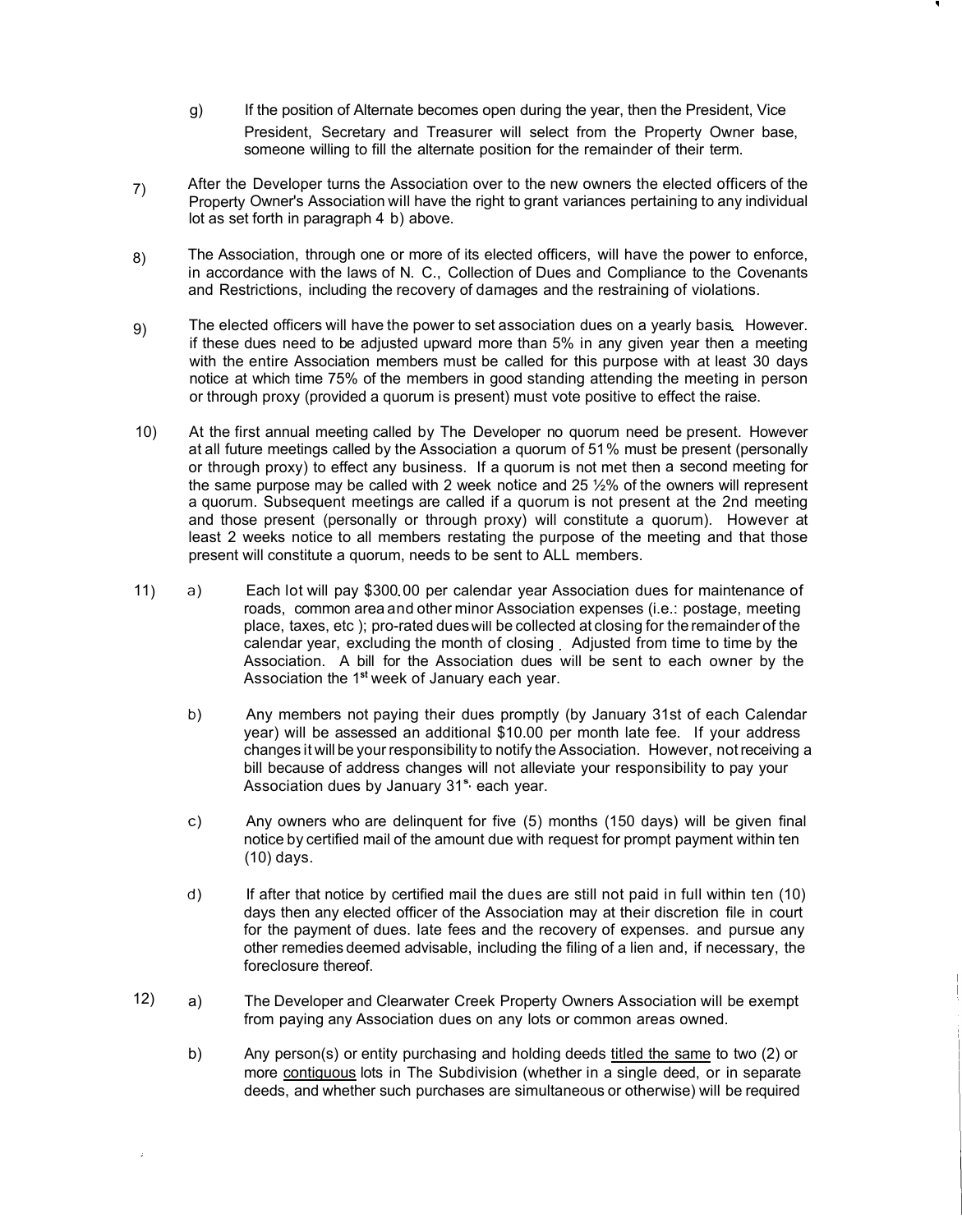to pay Association dues on only one lot per year, as provided in this Declaration; provided, however, that the owner of said lots shall designate to the President of the Association which lot or lots in excess of one are the exempt lot or lots, and such exempt lot or lots will maintain exempt status unless or until 1) the lot is sold, 2) a living unit is built upon it, and in the event of either (a) or (b) above the exemption will be lost permanently.

- c) If any persons or entity owning two (2) contiguous lots build one single family home that crosses over the division line between the two lots will owe only one (1) POA due, unless the lots are re-subdivided as allowed in Paragraphs 31, 32 and 33 below.
- 13) Any lots exempt from paying dues unless owned by Developer or The Property Owners Association will not be eligible to
	- a) vote on any matters regarding dues.
	- b) Count toward a quorum on votes regarding dues (all other rights are retained).

However, the Developer and/or The Property Owners Association will retain one (1) vote for each lot owned (common areas not included).

- 14) No recorded lot in The Subdivision will be allowed to have more than one (1) single family residence constructed on it, however, a mother in law or garage apartment will be allowed so long as it is not constructed prior to the construction of the main home and does not count toward the 1200 square foot minimum (The Developer only guarantees one (1) septic approval per lot).
- 15) a) There shall be no raising of fighting roosters, commercial swine or poultry established on any lot in the subdivision.
	- b) Other grazing animals such as horses, cattle, sheep or goats may be maintained on any Lot based on two grazing animals per fenced acre.
- 16) No loud or offensive activities shall be allowed on any property by any owner or guest that would affect the peace, quiet and enjoyment of their neighbors.
- 17) Any animals maintained on any lot that become a nuisance such as continually barking dogs must be removed from the subdivision.
- 18) a) No more than one (1) unlicensed, unregistered, uninsured vehicle may be maintained on any lot and must be kept under cover or out of sight of any common roadways and neighboring properties.
	- b) No tractor trailers or large dual or tri-axle tandem trucks, may enter The Subdivision except for purposes of delivery or pick-up.
- 19) a) A utility easement of 40 feet is reserved along interior lot lines, 20 feet either side of line. A utility easement of 20 feet on the interior side of the line is reserved on exterior lines.
	- b) The right of way of all roads is 45 feet unless shown otherwise on the plat
	- c) Building setbacks are as follows: 35 feet from all street right of way lines; 20 feet from all rear lines; 20 feet from all outside boundaries; 35 feet from all creek boundaries; and 20 feet from side lot lines that are not outside boundaries.
- 20) The Developer (Mtn. Creek Land Co . Inc ) retains the right to add to its subdivision and to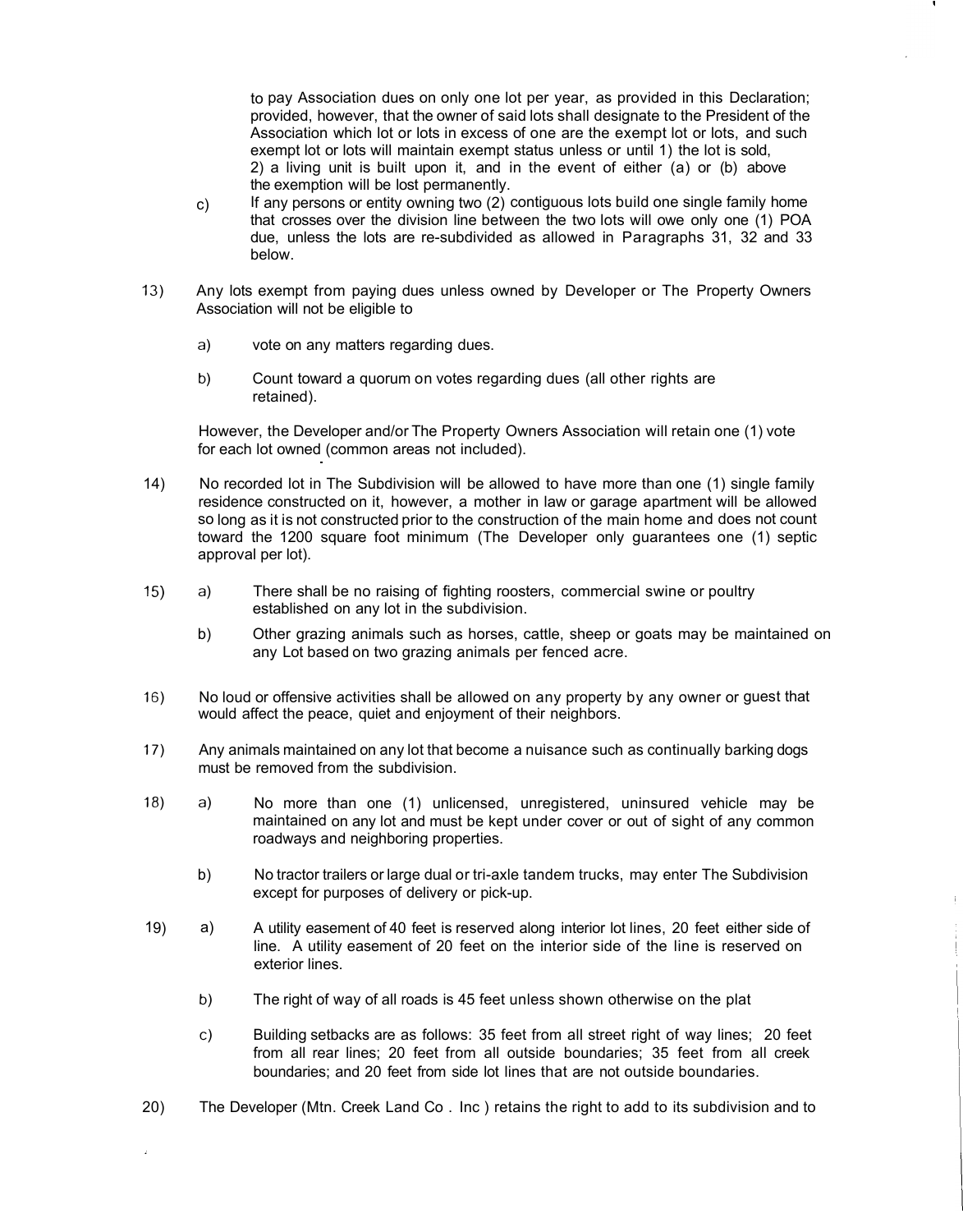this original Declaration any real estate which said Developer may acquire in the future provided that any such future acquired real estate is in the general vicinity of the original 544.163 acres hereinabove referred to. Any such future acquired real estate may, upon the recording of a Supplemental Declaration be subjected to all the provisions, rights, duties, privileges and obligations as set fmcth in this Declaration.

- 21) Any purchaser of any lot within The Subdivision may cut any pine trees on said lot, but is required, upon such cutting or clearing, to remove, bury or burn within 90 days any such trees or debris from any portion of said lot where said cut trees or debris are visible from any road right-of-way or other lot, and any such portion of the lot so affected must be landscaped, reseeded or replanted within same 90 day period unless the condition existed when purchased from the Developer.
- 22) a) The cutting of any hardwood trees ten (10) inches in diameter or larger is prohibited on any Lot except within fifty (50) feet of the house site, or where necessary for construction of driveways or septic tank systems. Clean-up and reseeding, replanting or landscaping will be required as stated in paragraph 21 above.
	- b) Necessary precautions must be taken when any ground is disturbed so as to prevent erosion and sediment from reaching any stream, creek, lake, roadway, walking easement, common area or other lot.
	- c) Any damage done to any association roads, ditch lines, grassed or common areas by lot owners, their guests or general contractors must be promptly repaired by said owners or if the repair is done by the Association the lot owners will be financially responsible to reimburse the Association for said repairs.
- 23) Camping is allowed on any lot by the use of specific equipment professionally manufactured for that purpose (i.e., campers, motor homes, tents, etc.) Any camping equipment situated on any lot whereon a permanent home has not been built must be removed from the lot by January 5 of that year, and such camping equipment ( or any replacement thereof) cannot be returned to be used on said lot until March 1 of that year, however, if a permanent home has been built or is under construction (foundation footers are poured) then the permitted camping equipment does not have to be removed from the property as above specified.
- 24) Rules and Regulations for conduct pertaining to use of any common areas within Clearwater Creek, such as a) hours of use, b) number of guests, c) eligibility for use, etc., shall be set up and approved by majority vote at the second annual property owners meeting and reviewed each year thereafter.
- 25) No discharging of firearms will be allowed from, on or over any common areas, road rights of way, or *within* 500 feet of any residence in The Subdivision. All laws of the State of North Carolina must be adhered to. However, NO firearms may be discharged so as to become a noise or safety issue to other property owners.
- 26) There shall be no accumulation or burning of junk or trash allowed on any Lot in The Subdivision.
- 27) All state laws as to the operation of motor vehicles must be observed on all private roads in The Subdivision.
- 28) a) No motorized vehicle such as dirt bikes, 3 and 4 wheel A TV's, or unlicensed cars or trucks may be operated on any roads or common areas within The Subdivision.
	- b) In no event will any vehicles be allowed to operate as to be a noise or physical nuisance to other owners in The Subdivision.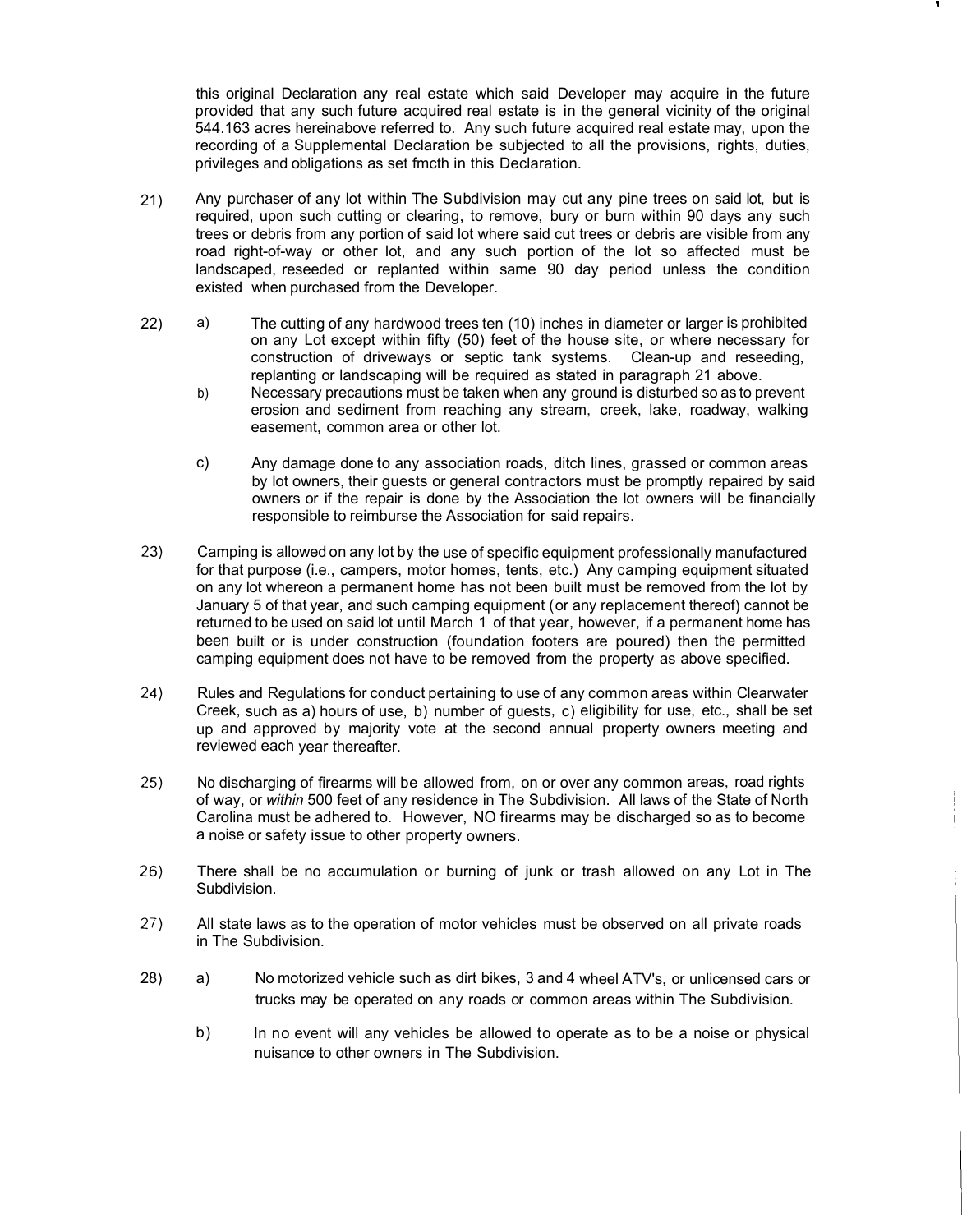- c) Golf carts and street legal motorcycles operated by duly licensed riders will be allowed.
- 29) House hold pets such as cats and dogs are allowed but must be kept so as not to become a nuisance to the neighbors.
- 30) All roads and driveways that serve two (2) or more lots as shown on the original plat recorded by the Developer will be maintained by the Association.
- 31) Lots may be subdivided, however no remaining portion or subdivided portion of the original lot or contiguous lots sold to the same owners may be less than 2 acres.
- 32) Any additional roads necessary to subdivide a lot will not become the responsibility of the Association, even if they serve more than one Lot.
- 33) Each additional lot subdivided and recorded in the Register of Deeds Office of Rutherford County will be responsible for the Association dues (except for exemption provided for in 12(b) abov<:!) and become voting members of the Association; and will be subject to all the terms of this Declaration.
- 34) Any commercial operation established on any lot that substantially increases the traffic on subdivision roads or has heavy trucks or vehicles regularly traveling on subdivision roads will be subject to yearly dues equal to 3 times the normal yearly dues.
- 35) a) Custom built, log or modular homes constructed on the property must have the exterior completed within six (6) months of the start of construction
	- b) Outbuildings may be constructed prior to the construction of the house but must not be equipped in anyway so as to be a living unit (i.e.: no kitchen or bath allowed).
- 36) Initially Developer will complete all roads in the Subdivision and maintain same until the Association is turned over to the owners. Pursuant to the provisions of Section 136-102.6 of the North Carolina General Statutes prospective purchasers of lots and property in the Subdivision described or shown on the plat are hereby advised that the roads and streets are private and the responsibility for the maintenance of said road and streets rests with the Developer and/or the Property Owners Association until such time as the road is included into the State Highway System for maintenance. Roads in Clearwater Creek are private roads and are built to county standards for private roads and may not meet state standards.
- 37) Unless otherwise ordered by the Rutherford County Planning Commission, no parcel of land in Clearwater Creek may be used as ingress or egress to or from other properties not originally a part of the subdivision (unless such other properties are added by the Developer as permitted by paragraph 20 above).
- 38) The Association will own and be responsible for maintaining any common wells, front entrance, gate and all common areas
- 39) Mtn. Creek Land Co., Inc., intends to develop the property covered by this Declaration in Phases, and this Declaration shall apply to all Phases
- 40) Anyone building near any River or stream or on a low lying level interior Lot should purchase Flood Hazard Insurance as some portions of all of these Lots may lie in the 100 year Flood Plain.
- 41) These covenants and restrictions are to run with the land and shall be binding on Developer and all persons claiming under it. The invalidation of any one of the covenants and restrictions by judgment or court order shall in no way affect any of the other provisions